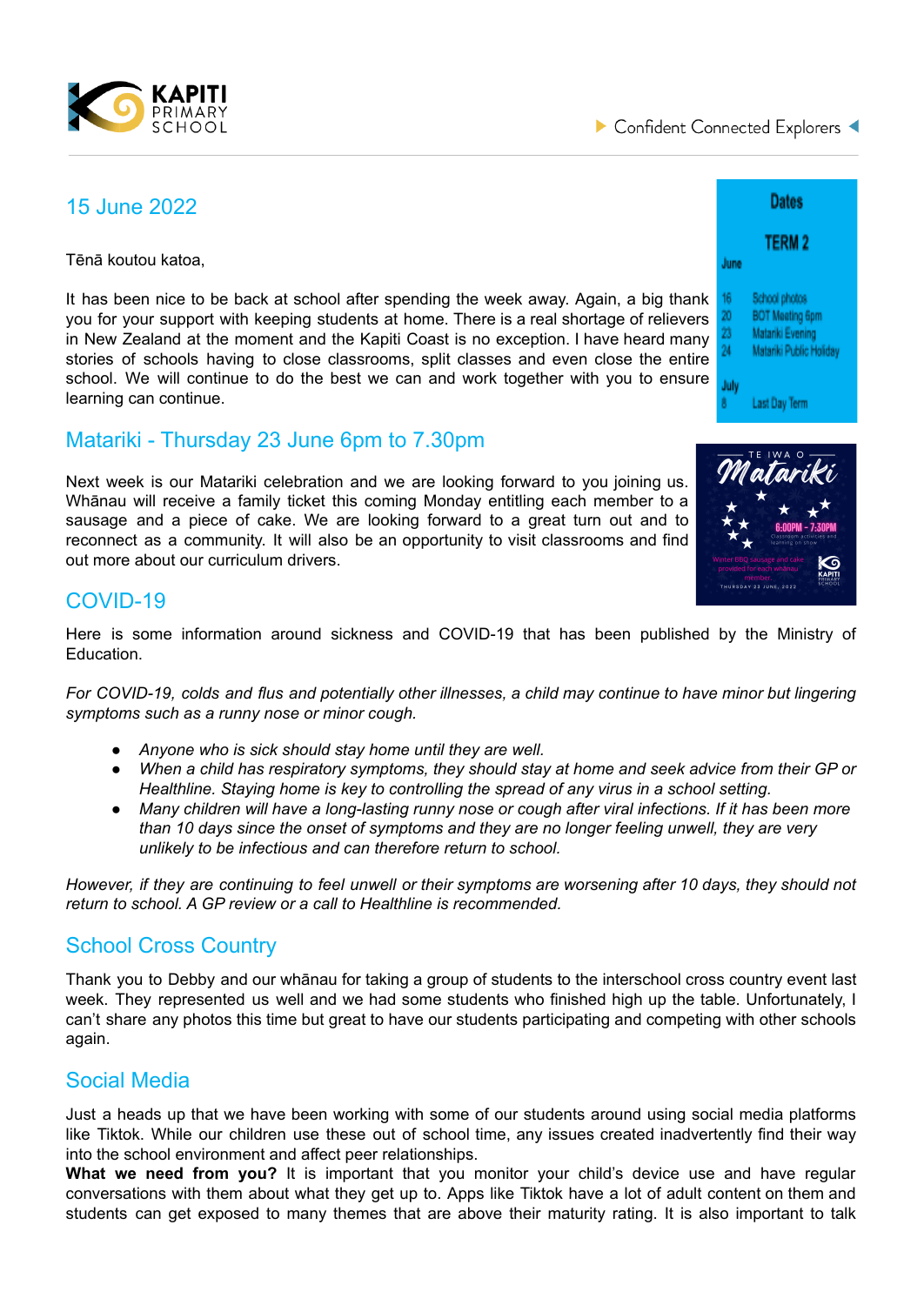about who might be on the internet and how to manage 'friends'. A good rule of thumb is, "If they aren't your friend in the flesh, they are not your friend online." You can find out heaps of helpful information at the following link: [https://www.netsafe.org.nz/advice/parenting/.](https://www.netsafe.org.nz/advice/parenting/) Please take 5 minutes to have a look.

#### School Photos Tomorrow

Remember to brush the hair and iron the shirt for our school photos tomorrow!



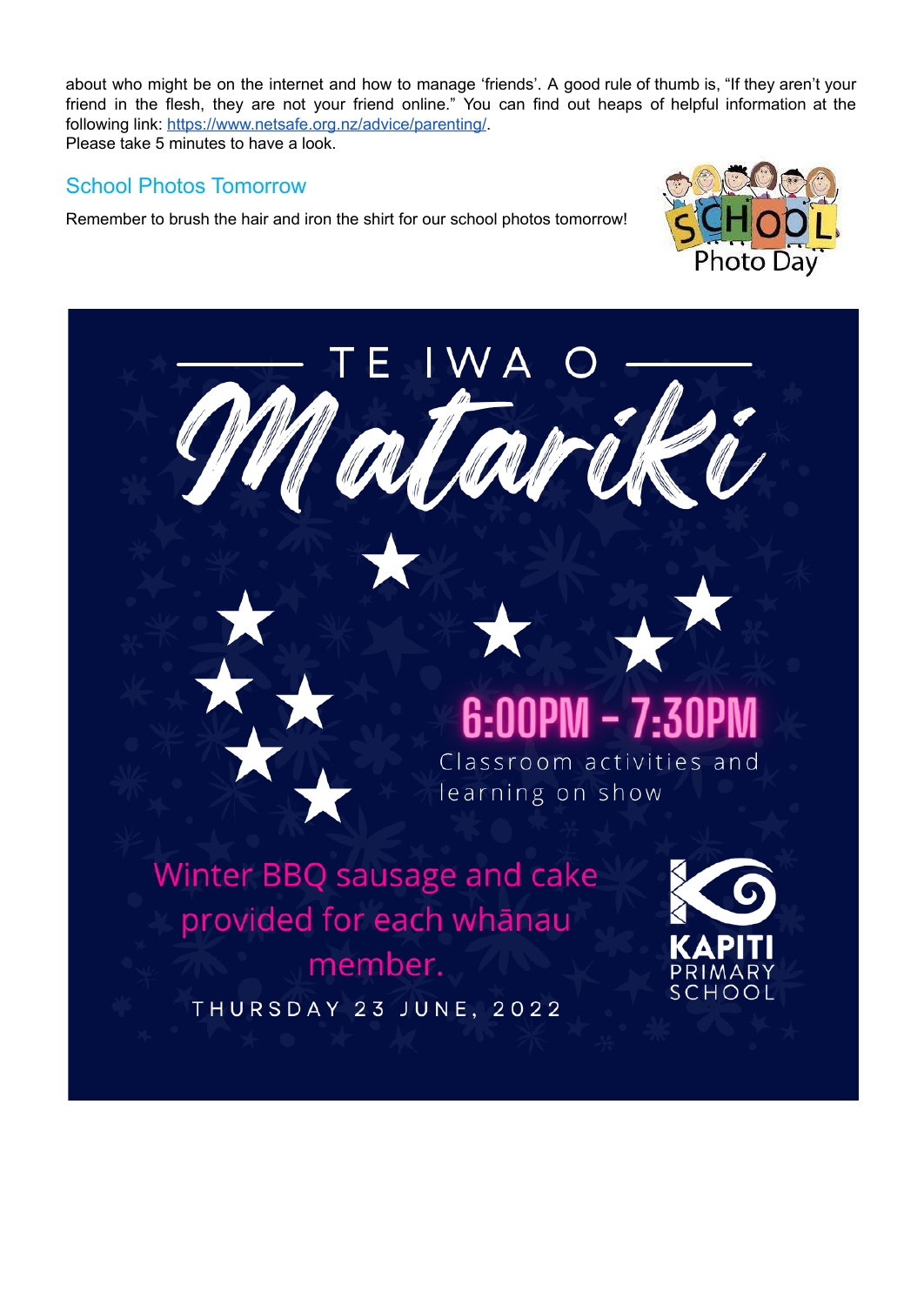#### RAT Tests

We continue to have plenty and can send them home with your child. Just let Carol know.

#### Jackets

We have a few of these in larger sizes now (as well as still having some in the smaller sizes) so please let Carol know if you want one for your child. If we don't have the correct size she is able to order one. They are lovely lined soft shelled jackets.

#### Lunch Orders - **FRIDAYS ONLY**

Children are enjoying a treat on Friday. Order forms and the correct money needs to be at the office by 8.55am.

### **Term 2 Assembly Roster**

Parents and caregivers are welcome to join us on assembly morning in the school hall at 9.10am.

| <b>Week</b> | <b>Assembly</b>         |
|-------------|-------------------------|
|             | <b>Matariki Holiday</b> |
|             | Te Ra                   |

#### TERM DATES 2022

- Term 1 2 Feb to 14 April
- Term 2 2 May to 8 July
- Term 3 25 July to 30 September
- Term 4 17 October to 15 December

#### Public Holidays

 February Waitangi Day April Easter April Anzac Day June Queen's Birthday June Matariki October Labour Day

**Ngā mihi nui Brent McDowell Principal**

#### **Have a look at our website: [www.kapiti.school.nz](http://www.kapiti.school.nz)**

**You can request Board of Trustee minutes and information from Carol in our office:**

**[admin@kapiti.school.nz](mailto:admin@kapiti.school.mz)**